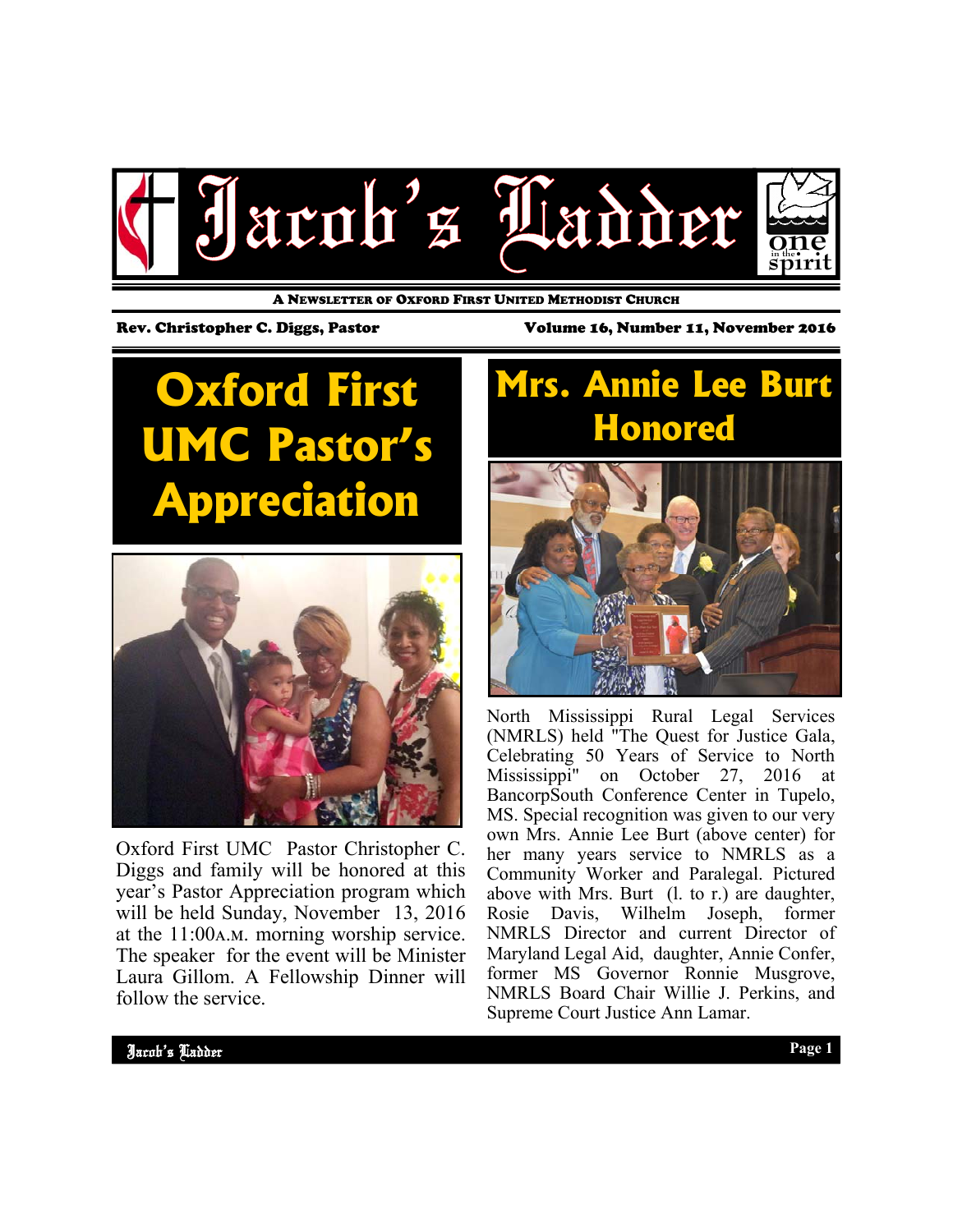### **New Albany District Hold Lay Servant School**

Ripley First UMC hosted the Fall 2016 Lay Servant School on Oct. 15, 2016.The school is designed to give participants the opportunity to explore their call to service on the local and district level. Four participants completed the basic course, while 11 leaders completed the advanced course. The basic course, taught by Ms. Gordon Marie Crowe, focused on the 3 basic tenants of lay servant ministries: leading, caring, and communicating. The advance course entitled "New Wine, New Wineskins, taught by Rev. Diggs, focused on the generational shifts in the African American church and the church's relevance in the lives of our youth and young adults. Minister Laura Gillom also spoke on the importance of music in the worship setting. Ms. Effie Burt and Mr. Johnnie Blake completed the basic course of instruction. Ms. Terry Vaughn continued her studies by completing the advanced course.

Barbara and Kenneth Wortham currently serve as the Co-Directors of Lay Servant Ministries for the New Albany District.



**to Johnnie Blake.**

**Effie Burt.**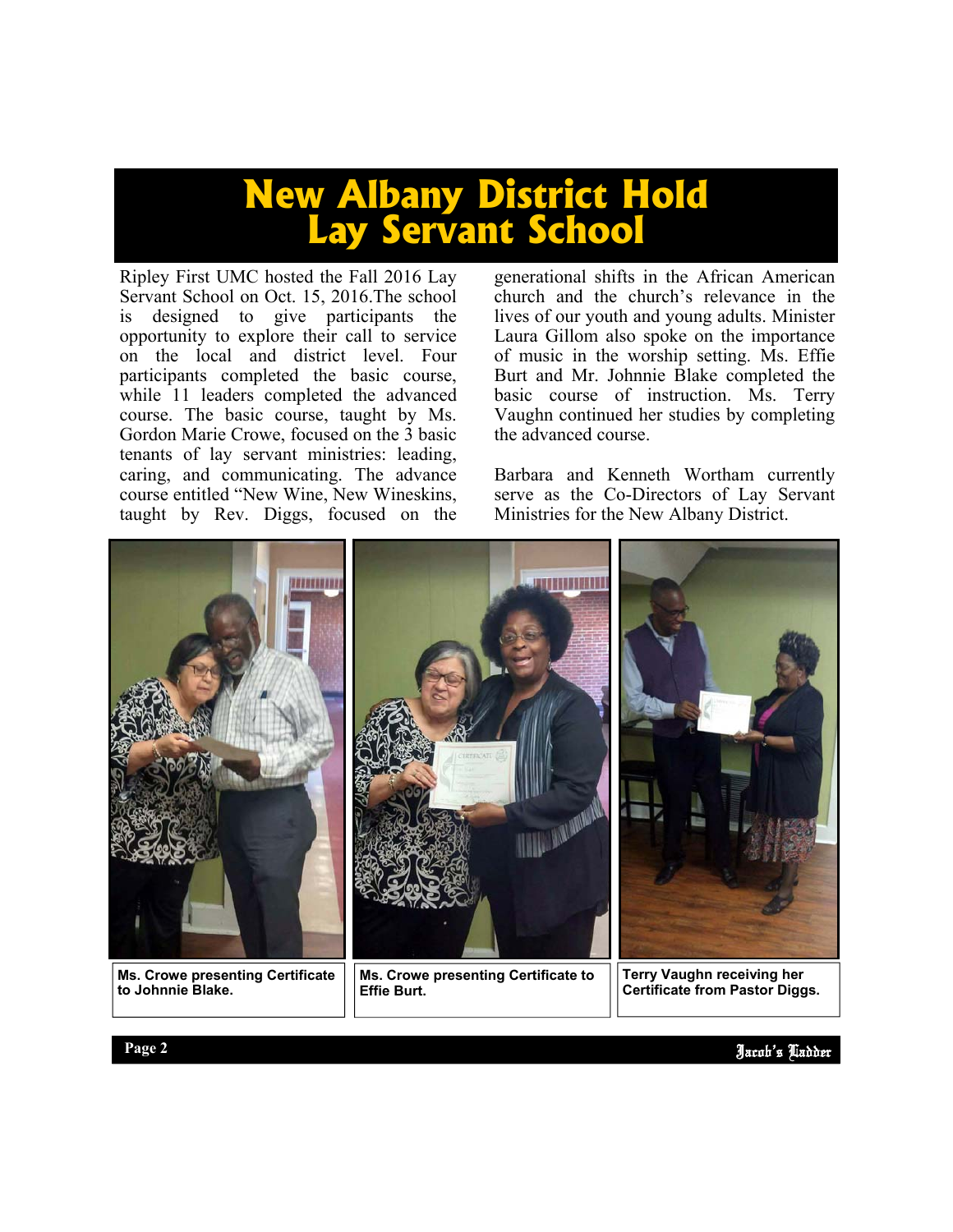## **Kashaun Wortham Inducted Into Phi Kappa Phi**



Kashaun Wortham (pictured above center with parents, Barbara and Kenneth) was among representatives from each school at the University of Mississippi to be honored at the Phi Kappa Phi induction on Oct. 16 at the Ford Center.

The ceremony included words of encouragement from Dr. Marvin P. King, Jr., Associate Professor of Political Science. Each new member signed the roll book and were awarded a ribbon and paperwork stating their membership in the society. Phi Kappa Phi is a honor society which celebrates the academic accomplishments of the nation's college upperclassmen.

Kashaun is a senior majoring in Vocal Music Education. He participates in the LOU Orchestra, the Ole Miss Men's Glee, the University Choir, and the UM Opera Theatre.

### **Homeownership Seminar**

On October 13, 2016 BancorpSouth put on the Right at Home Homeownership Learning Seminar at Oxford First UMC. The event featured several speakers from Habitat for Humanity, LOU Home, North Mississippi Rural Legal Services, REMax Realty, and<br>BancorpSouth Mortgage. The speakers BancorpSouth Mortgage. presented information about the availability of affordable housing in Oxford, the role of a realtor in the home buying process, how to build and maintain credit, mortgage and financing options, and a question and answer session. The seminar had a great turn out with over 25 in attendance.

**Pictures courtesy of Dr. Donald Cole.**